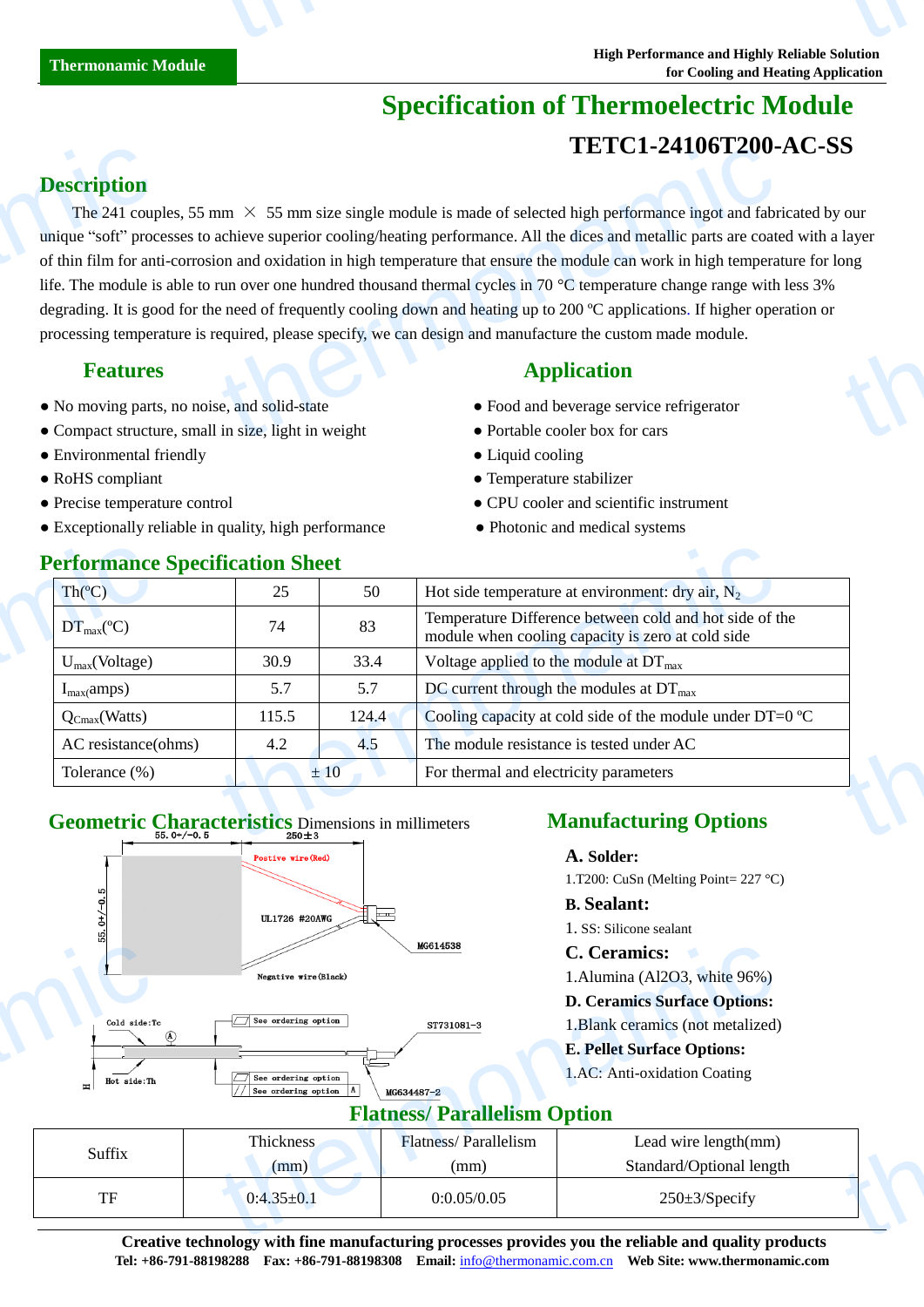## **Operation Cautions**

- Cold side of the module sticked on the object being cooled Operation below  $I_{\text{max}}$  or  $V_{\text{max}}$
- Hot side of the module mounted on a heat radiator Operation or storage module below 100  $\mathbb{C}$
- Work under DC

thermonamic

# **Performance Curve** • Hot side of the n<br>
• Work under DC<br> **Performance**<br>
Perform<br>  $\frac{120}{100}$ <br>  $\geq 0$

 $0 \longmapsto$ 

 $\begin{matrix} \mathcal{Z} & \mathcal{Z} & \mathcal{Z} \end{matrix}$ 

20

40

60

80

100

# **Performance Curves at Th=25 <sup>°</sup>C Performance Curves at Th=50 <sup>°</sup>C**

 $I=4.6A$  $-I=3.4A$  $I=2.3A$  $-I=1.1A$  $-I=0.6A$ 

120 Imax=5.7A





0 10 20 30 40 50 60 70 80

 $\sum_{\substack{0 \text{ odd} \\ 0}} 20$ <br>  $\sum_{\substack{10 \\ 10 \\ 5}}$ <br>  $\sum_{\substack{10 \\ 10 \\ 10}}$ <br>  $\sum_{\substack{1=4.6A \\ 1=3.4A \\ 1=1.1A \\ 1=0.6A \\ 1=0.6A}}$ <br>  $\sum_{\substack{1=3.4B \\ 1=2.3A \\ 1=1.1A \\ 1=0.6A}}$ <br>  $\sum_{\substack{10 \\ 10 \\ 10 \\ 20 \\ 30 \\ 40 \\ 50 \\ 60 \\ 70}$ 

Imax=5.7A  $I=4.6A$  $I=3.4A$  $I=2.3A$  $I=1.1A$  $I=0.6A$ 

# 0 10 20 30 40 50 60 70 80





 $DT / C$ 



 $0\begin{array}{c} 0 \\ 0 \end{array}$  10

 $5 \leftarrow$ 

 $15 \sim$ 

 $20 \sim$ 

10

25

30

35



**Creative technology with fine manufacturing processes provides you the reliable and quality products Tel: +86-791-88198288 Fax: +86-791-88198308 Email:** info@thermonamic.com.cn **Web Site: www.thermonamic.com**